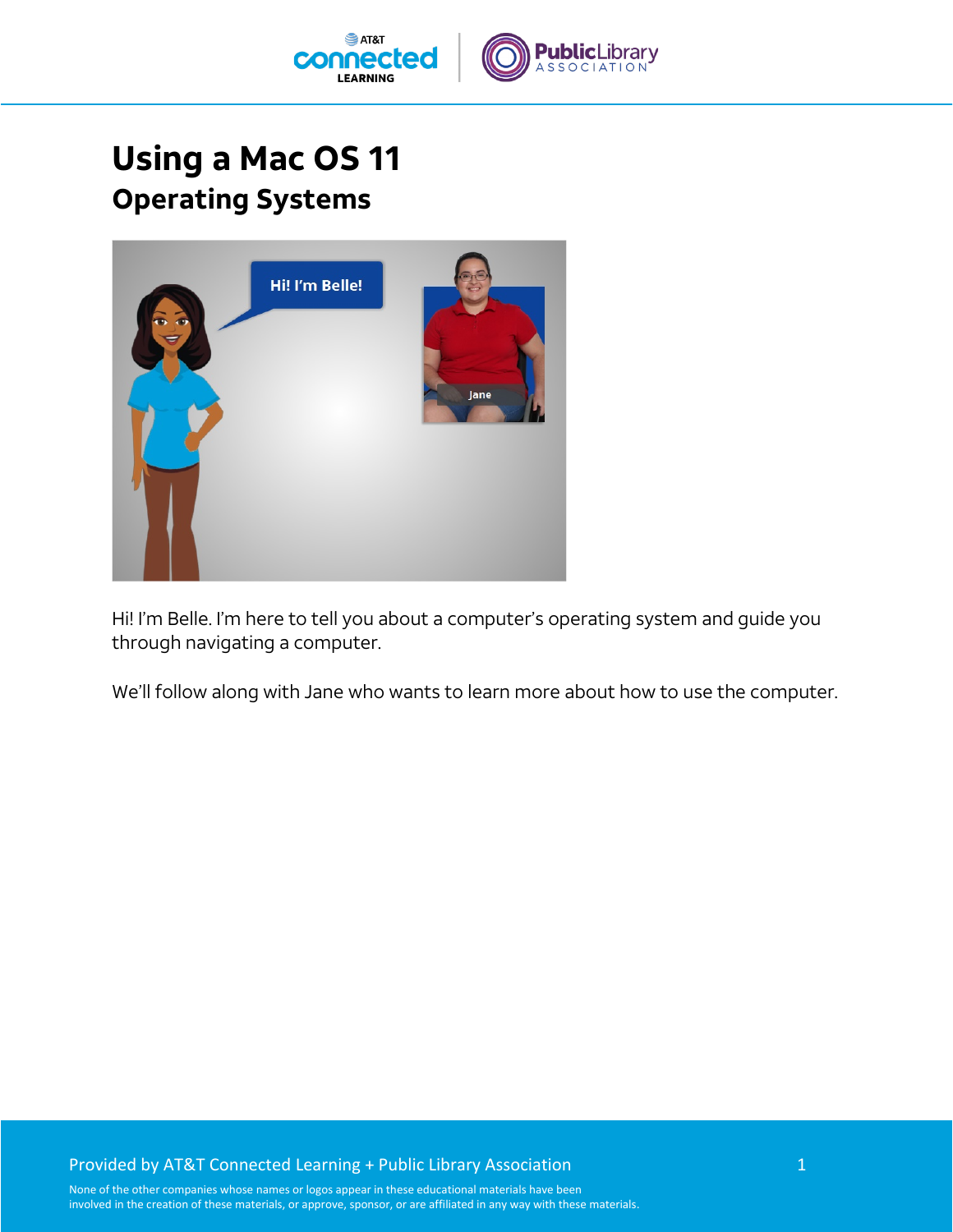



|  | Learn about operating systems        |
|--|--------------------------------------|
|  | Find and navigate the desktop        |
|  | Find and organize files and folders  |
|  | Manage the windows of an application |
|  | Save and close files                 |
|  | <b>Delete files</b>                  |
|  |                                      |
|  |                                      |
|  |                                      |

In this course Jane will learn about operating systems, how to find and navigate the computer's desktop, how to find and organize files and folders, how to manage the windows of the applications she wants to use, and how to save and close files and how to delete files on the computer.

## Provided by AT&T Connected Learning + Public Library Association 2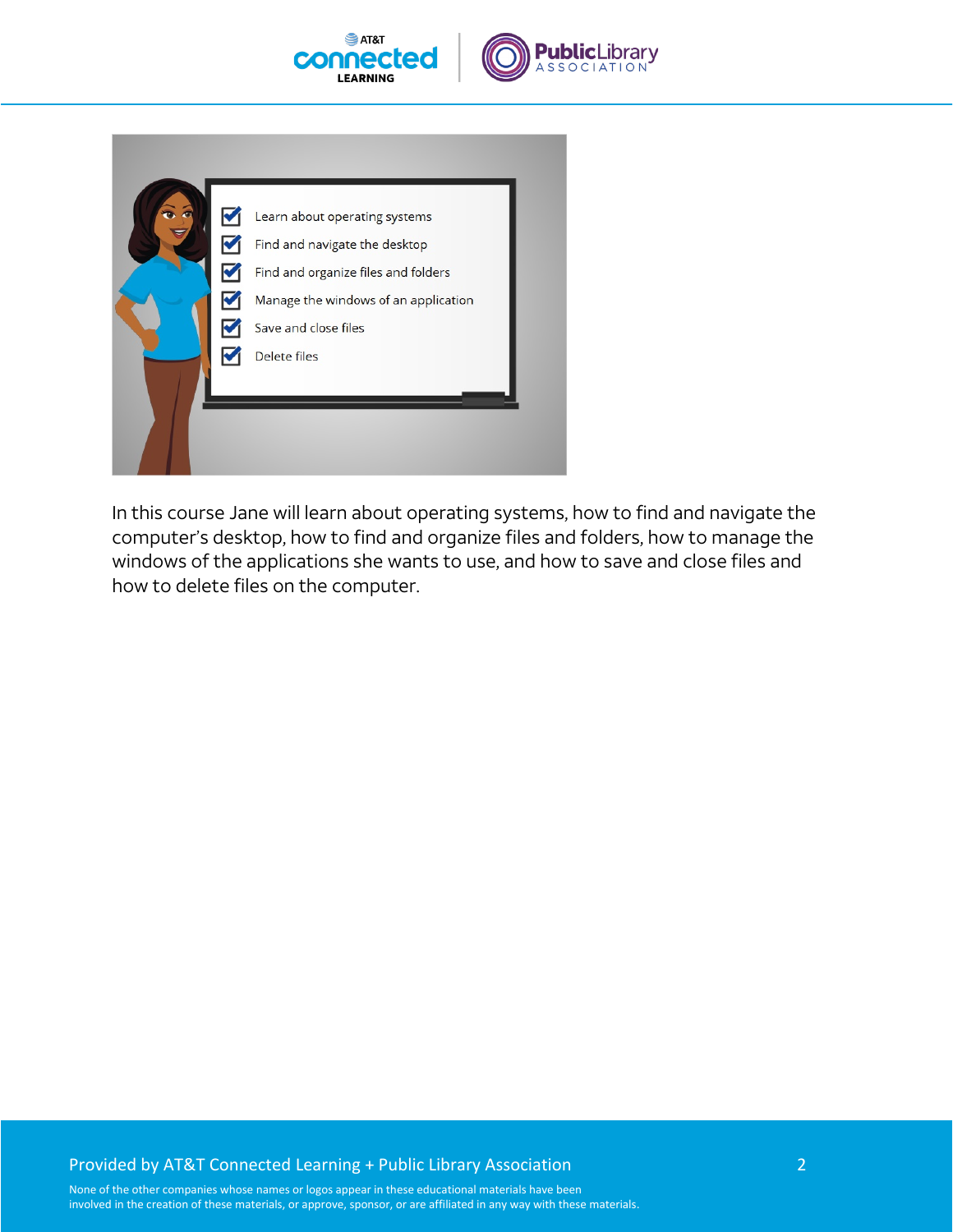





In today's lesson Jane will learn about the Mac operating system running on the computer, and what it does. Let's take a look.

When Jane first turns on the computer, software starts running behind the scenes that manages all the different computer programs and processes. That software is called the operating system.

The operating system is the software that handles the functions of the computer to make sure everything is working together. Just like your brain works to manage your body to make sure you are breathing and your heart is pumping, the operating system manages the functions of the computer to make sure everything is working together.

## Provided by AT&T Connected Learning + Public Library Association 3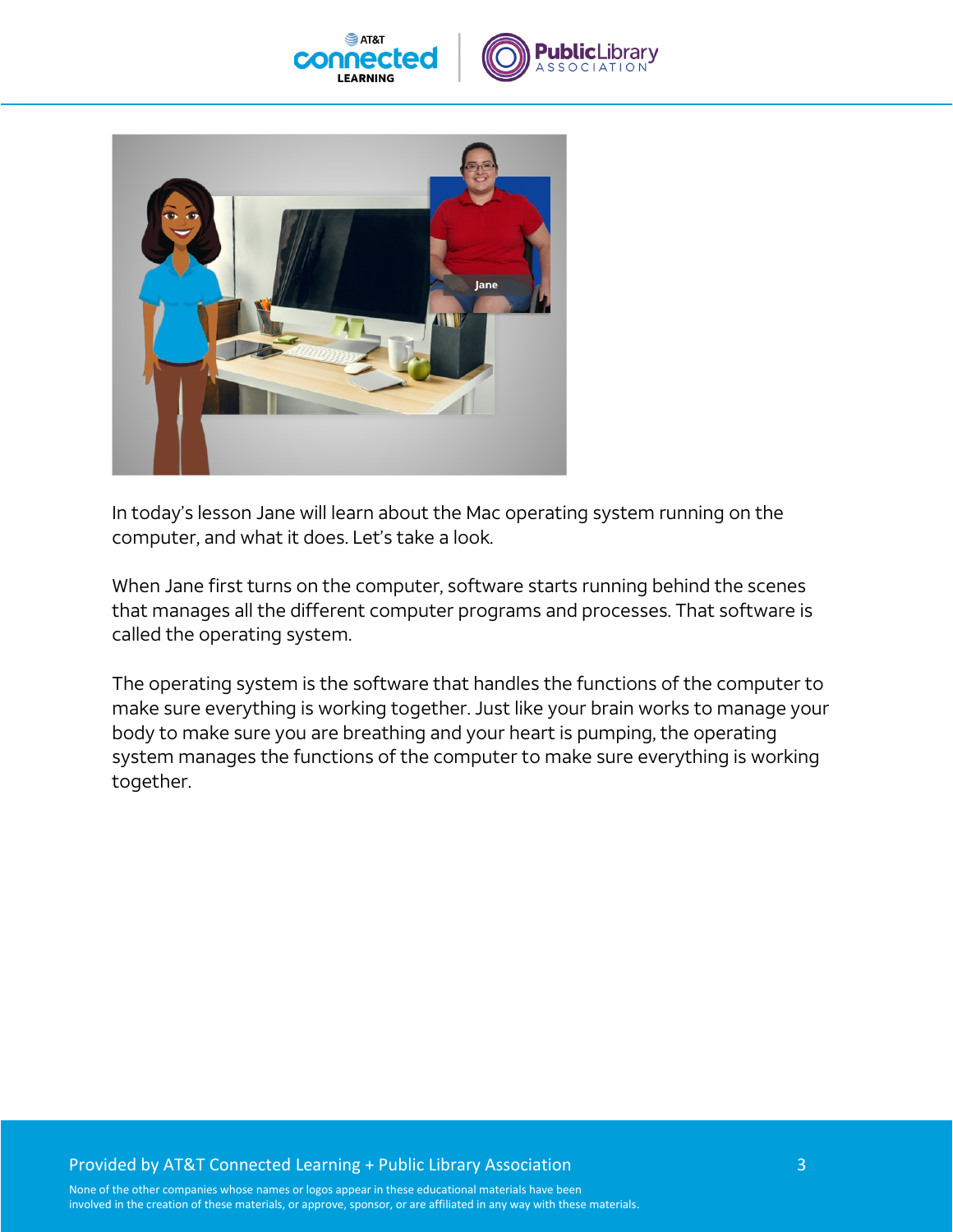



When using a Mac computer, the operating system is called "macOS". You can tell what version of the operating system you are using by the number that follows. To see what version of the macOS the computer is using, she clicks on the Apple icon on the desktop.



Then she clicks on About this Mac.

Provided by AT&T Connected Learning + Public Library Association 4